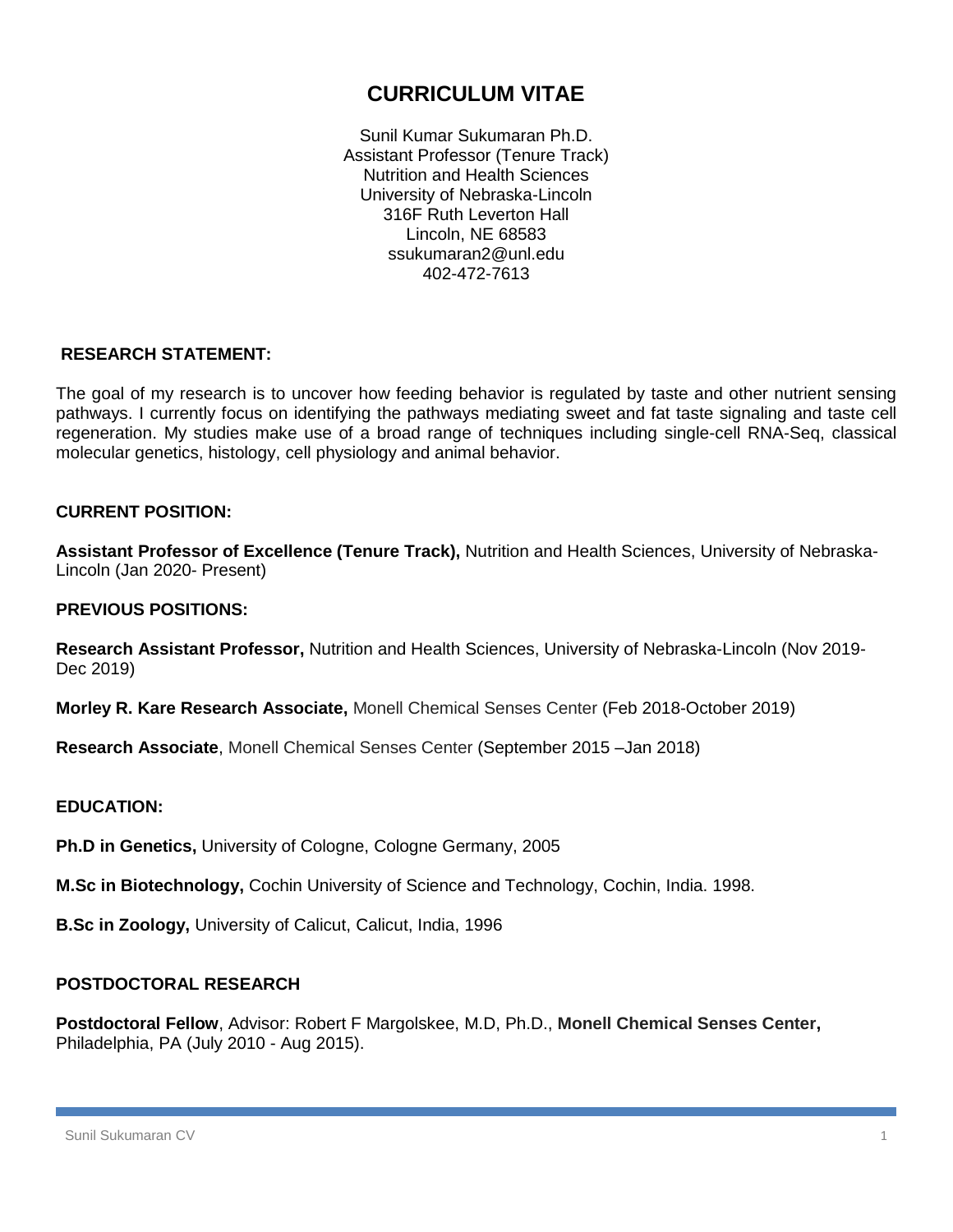1. Identified an alternate pathway for sweet taste signaling in mice and humans that parallels the mechanism utilized by pancreas to sense sugars, encoded by the brush border glucosidases, glucose transporters and the K<sub>ATP</sub> channel.

2. Conducted single cell and tissue level transcriptome analysis of taste cells by RNA-Seq:

- Conducted scRNA-Seq of several GFP labeled and physiologically identified taste receptor cells isolated from mouse taste buds.
- Annotated novel isoforms and genes expressed in taste buds using de novo transcriptome assembly.
- Investigated potential salt and sour reception pathways in taste system.

3. Investigated the roles of the transcription factors *Nkx2-2* and *Gli3* in development of taste cells.

4. Investigated the role of the transcription factor *Spib* in mediating innate immune responses in taste cells.

**Postdoctoral Fellow**, Advisor: Mark A Hoon Ph.D., **National Institute of Dental and Craniofacial Research, NIH** Bethesda MD (Dec 2007 – Feb 2009) **Projects:**

1. Identification of candidate touch receptor genes using microarray analysis of touch sensitive neurons innervating the whisker pads of mice.

2. Selective ablation of TRPV1-expressing pain receptor neurons in mice by expression of the diphtheria toxin receptor gene using cre-lox P system.

**Postdoctoral Fellow**, Advisor: Catherine A Wolkow Ph.D., **National Institute on Aging, NIH,** Baltimore MD (Mar 2006 – Nov 2007)

Investigated the transcriptional and translational regulation of Insulin/IGF like genes in *C.elegans* in during development and upon nutritional stress.

**Ph.D.,** Advisor: Sigrun I Korsching Ph.D., Department of Genetics, **University of Cologne,** Cologne, Germany (Dec 2000- July 2005).

Development of cell type specific neuronal activity markers using the cre-loxP system to study information coding in mouse olfactory system.

- Developed a transgenic mouse model that expressed ratio metric pericam, a calcium sensitive derivative of GFP, in olfactory receptor neurons.
- Developed a BAC transgenic mice model expressing destabilized EYFP under the promoter of the immediate early gene *c-Fos* to study activation of second order neurons (mitral cells) in the in olfactory bulb.

# **RESEARCH SUPPORT:**

# **Ongoing Research Support:**

**NHS-Sukumaran Startup Funds (2117365104)**. Sukumaran (PI)

# **Past Research Grants:**

**Morley R. Kare Funds (KAR005),** Sukumaran (**PI**) 02/01/2018– 10/31/2019 *Monell Institutional Award*

Established in 1990, the Morley R. Kare Fellowship Fund honors Dr. Kare's vision to nurture young scientists from diverse disciplines to become scientific leaders in the chemical senses. The fund supports talented junior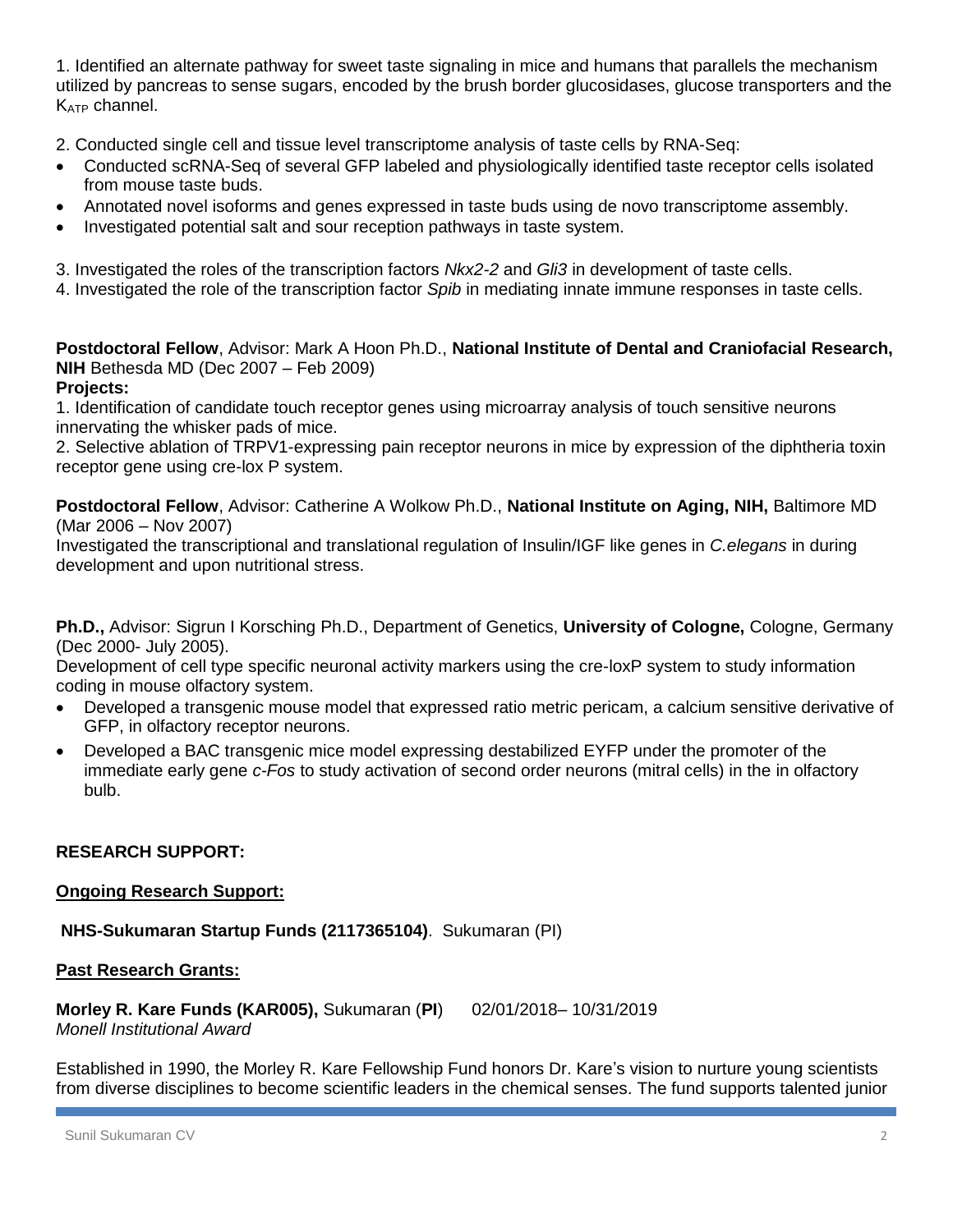scientists as they initiate their research programs at Monell. Kare Fellows are selected by Monell's senior leadership in consultation with Kare family members.

#### **PA State tobacco grant (STA019A01SUKUM)** Sukumaran (**PI**) 07/01/2019- 10/31/2019 Title: Single cell RNA-Seq to track taste cell trajectories

**R01DC014286,** Margolskee, Breslin (**MPIs**), 12/01/2015 – 11/30/2020 NIH/NIDCD *Role of metabolic sensing in human sweet taste* Role: Co-Investigator

### **NKB002A01MARGO Margolskee (PI**), 11/01/2013 – 10/31/2016

Industry Sponsored Project Na & K Taste Consortium Role: Investigator.

# **NIH R21 DC013177 Huang (PI**) 1/1/2014-12/31/ 2015

Single cell transcriptome analysis of salt taste Role: Investigator

#### **IND075A01MARGO Margolskee (Co-PI), Breslin (Co-P**I) 08/15/2012 – 08/14/2013

Industry Sponsored Project Functional characterization of roles of GLUTs, SGLT1 and KATP in sugar sensing in T1r3+ taste cells Role: Investigator.

#### **Submitted NIH grants:**

Single cell RNA-Seq to track taste cell trajectories NIH 1 R21 DC017612-01A1 Role: Principal Investigator. Impact score: 43 Percentile: 37

Do Tas1r3-expressing taste cells sense fat by a metabolic pathway? NIH 1 R21 DC016756-01 Role: Principal Investigator. Impact score and percentile: 49

#### **AWARDS AND FELLOWSHIPS:**

#### **2014: Travel award**

University of Pennsylvania Biomedical postdoctoral program Awarded for participation in Association for Chemoreception Sciences 36th Annual meeting, (2014), Bonita Springs, FL, USA

#### **1998: Junior Research Fellowship** for PhD studies.

Awarded by the Council of Scientific and Industrial Research, India.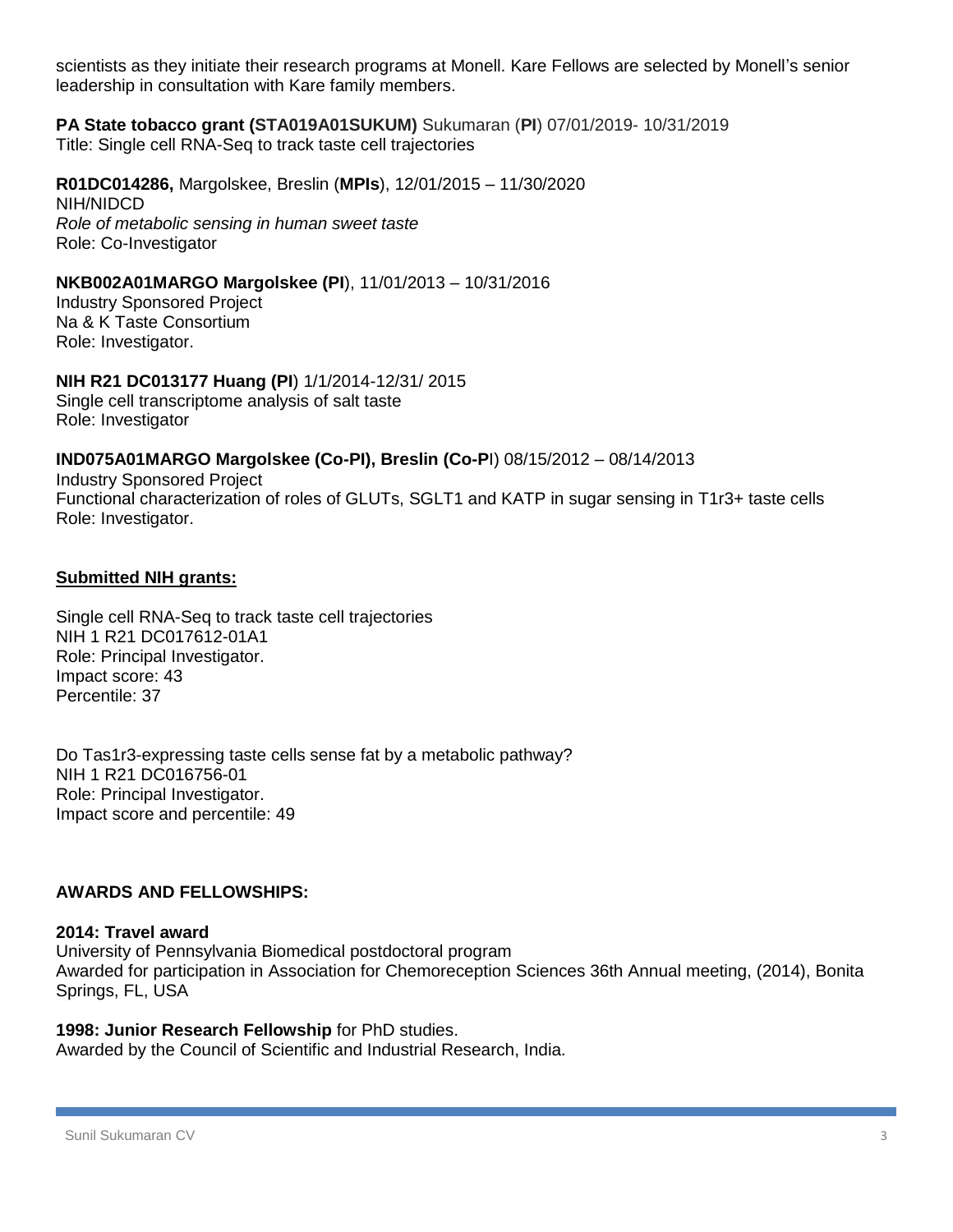# **OTHER POSITIONS:**

Junior Research fellow, CCMB, Hyderabad (1999-2000, discontinued)

# **TEACHING EXPERIENCE:**

- 1. Guest lecturer, Taste and Smell course, University of Pennsylvania (2017).
- 2. Assistant Professor, SRM University, Chennai, India (July 2009 June 2010)
- Taught graduate and undergraduate level courses in Genetics and Molecular Biology.

# **MENTORING EXPERIENCE**

#### **Monell Chemical Senses Center:**

Postdoctoral Fellow: Yumei Qin (2012-2016)

Monell Summer Apprentice Program: Oresta Borodevyc (2012), Stacey Lytle (2013)

Research assistants: Ramana Kotha (2010-16), John Lees (2017- 2018), Tiffany Aleman (2018- present)

#### **SRM University, Chennai, India:**

Master's Theses: Jayashree Jeyaraj (2010), Padmapriya Muralidharan (2010).

Bachelors Theses: Mohammed Faiz (2010), Rohit Singh (2010).

# **INVITED TALKS AND WORKSHOPS:**

- **Sunil K. Sukumaran** (2017 April). Lead the RNA-Seq workshop and interest group at Association for Chemoreception Sciences 39th Annual meeting, Bonita Springs, FL, USA.
- **Sunil K. Sukumaran** (2013 October). Potential roles of glucose transporters and intestinal brush border glucosidases in taste system. (2013) 11th Starch Digestion Consortium workshop, Chicago, IL, USA.

# **PROFESSIONAL SOCIETIES:**

Member, American Association for the Advancement of Science (2015- present) Member, Association for Chemoreception Sciences, USA (2010- present) Member, European Chemoreception Organization (2015- present) Member, American Society for Nutrition (2018- present)

#### **JOURNAL REVIEW:**

PLOS One International Journal of Obesity International Journal of Environmental Research and Public Health Journal of Neurophysiology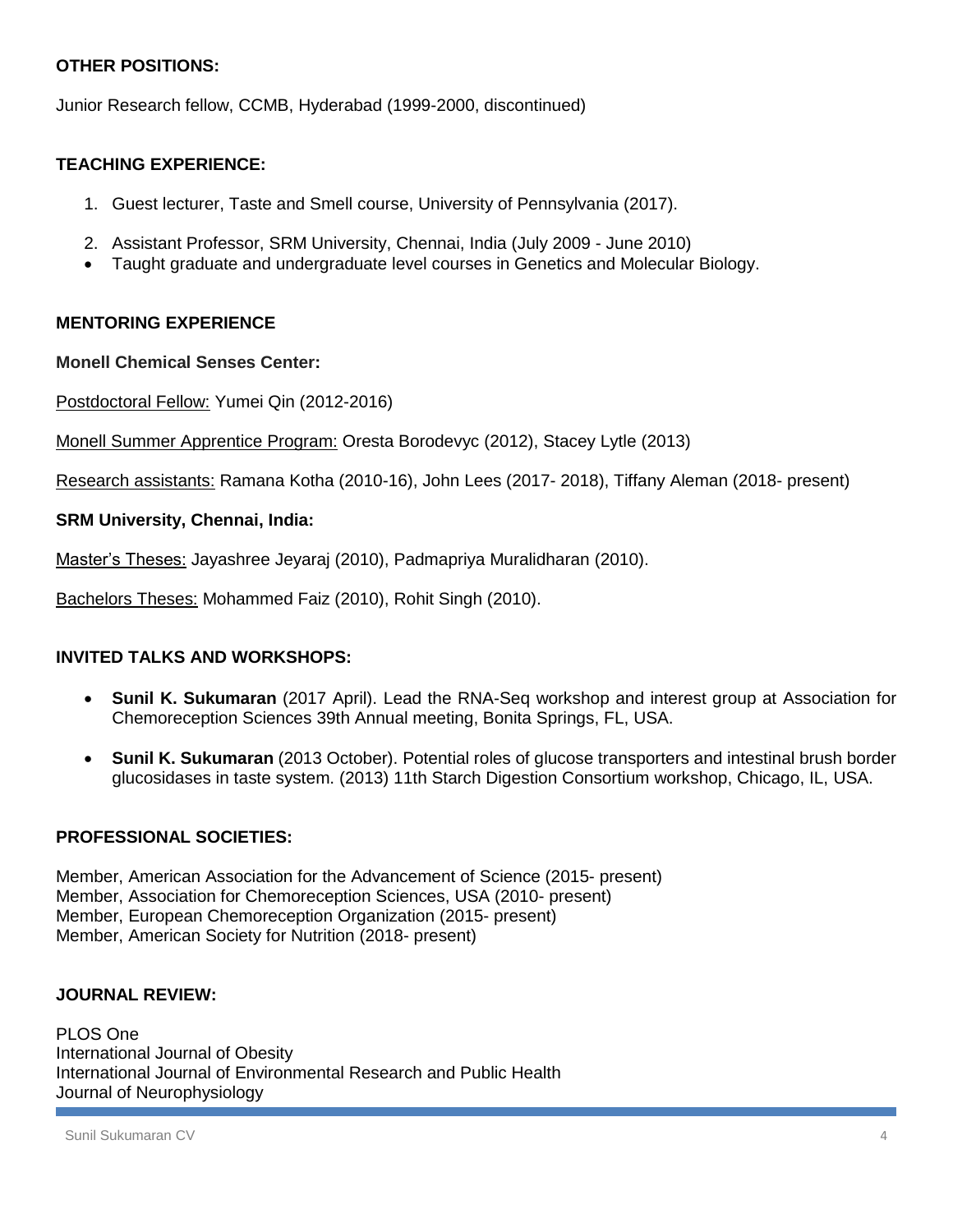Nutrients Journal of Agricultural and Food Chemistry Physiology and Behavior

#### **PUBLICATIONS:**

#### **Research papers:**

- 1. Yumei Qin\*, **Sunil K. Sukumaran**\***,** Masafumi Jyotaki, Kevin Redding, Peihua Jiang, Robert F. Margolskee (2018). *Gli3* is a negative regulator of *Tas1r3*-expressing taste cells. PLoS Genet 14(2): e1007058
- 2. **Sunil K. Sukumaran\***, Brian C. Lewandowski\*, Alexander A. Bachmanov, Robert F. Margolskee. Whole transcriptome analysis of taste bud cells. Sci Rep. 2017 Aug 8;7(1):7595.
- 3. **Sunil K. Sukumaran\*,** Karen K. Yee\*, Shusuke Iwata, Ramana Kotha, Roberto Quezada-Calvillo, Buford L. Nichols, Sankar Mohan, B. Mario Pinto, Noriatsu Shigemura, Yuzo Ninomiya and Robert F. Margolskee (2016). Taste cell-expressed α-glucosidase enzymes contribute to gustatory responses to disaccharides. Proc Natl Acad Sci U S A. 2016 May 24;113(21):6035-40.
- 4. Brian C. Lewandowski, **Sunil K. Sukumaran,** Robert F. Margolskee and Alexander A. Bachmanov (2016). Amiloride-Insensitive Salt Taste Is Mediated by Two Populations of Type III Taste Cells with Distinct Transduction Mechanisms. J Neurosci. 2016 Feb 10;36(6):1942-53.
- 5. Karen K. Yee\*, **Sunil K. Sukumaran**\*, Ramana Kotha, Timothy A. Gilbertson and Robert F. Margolskee (2011). Glucose transporters and ATP-gated K+ (KATP) metabolic sensors are present in type 1 taste receptor 3 (T1r3)-expressing taste cells. Proc Natl Acad Sci U S A. 2011 Mar 29;108(13):5431-6.

\*Co-First Authors

#### **Google scholar URL:**

https://scholar.google.com/citations?user=cxcU-1UAAAAJ&hl=en

#### **Published abstracts and platform presentations:**

- 1. **Sunil K. Sukumaran.** The ATP-sensitive K+ channel K<sub>ATP</sub> mediates T1r-independent caloric sugar taste signaling. American Society for Nutrition 1<sup>st</sup> annual meeting, (2018) Boston, MA, USA. (Poster # P10-116)
- 2. **Sunil K. Sukumaran** (2018). Multiple pathways mediate caloric sugar taste signaling. In Juyun Lim (Chair) Oral Carbohydrate sensing: Beyond sweet taste. Symposium conducted at the meeting of Association of Chemoreception Sciences, 40<sup>th</sup> Annual meeting, Bonita Springs, FL, USA.
- 3. **Sunil K. Sukumaran**, Brian C. Lewandowski, Alexander A. Bachmanov, Robert F. Margolskee: *De novo* assembly of the mouse taste transcriptome. Chem. Senses*,* 43 (4), E106-E107 (Abstr).
- 4. Yumei Qin, **Sunil K. Sukumaran**, Kevin Redding, Robert Margolskee: Type II taste bud cells may function in oral immune surveillance. Chem. Senses*,* 43 (4), E13-E14 (Abstr).